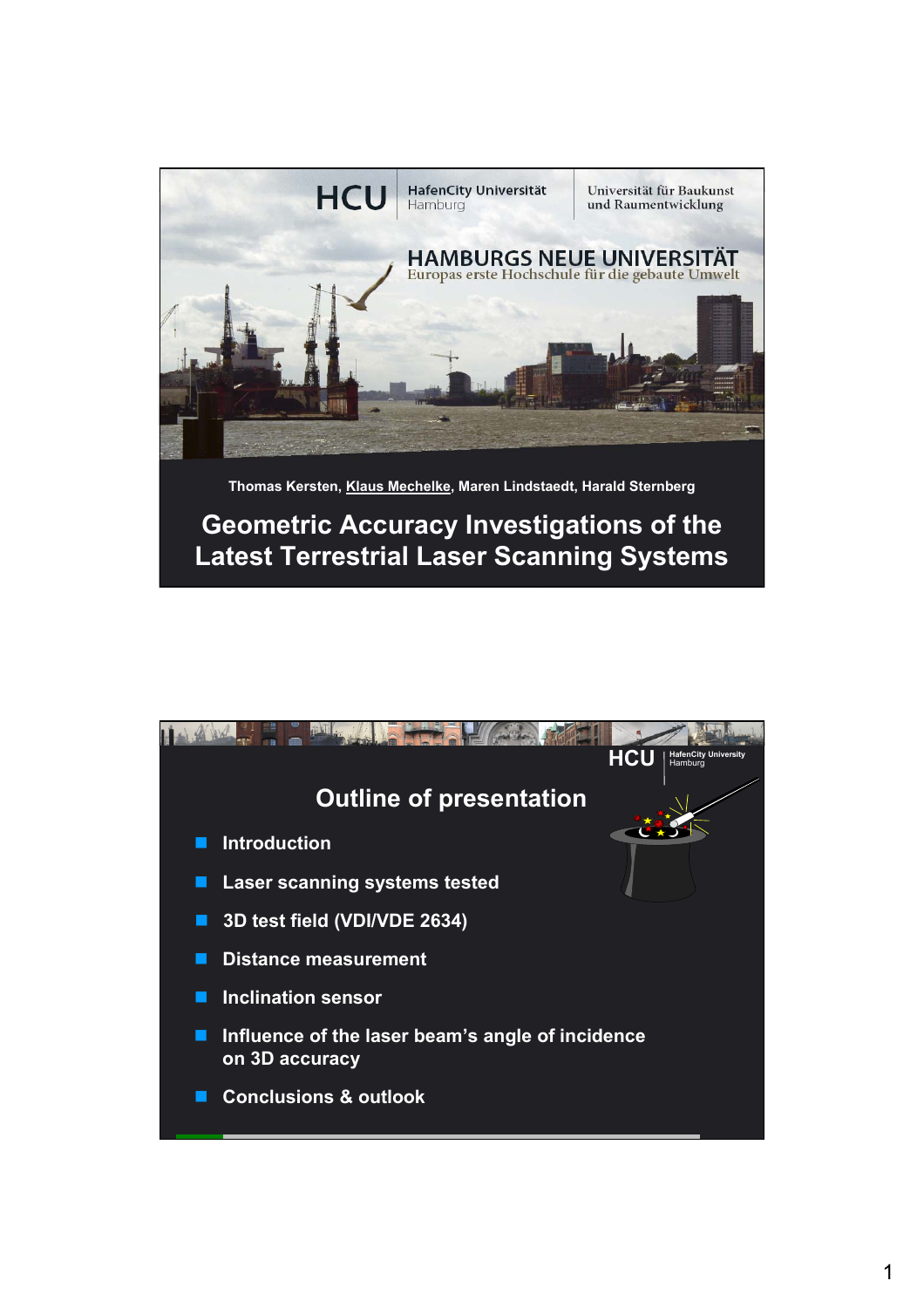

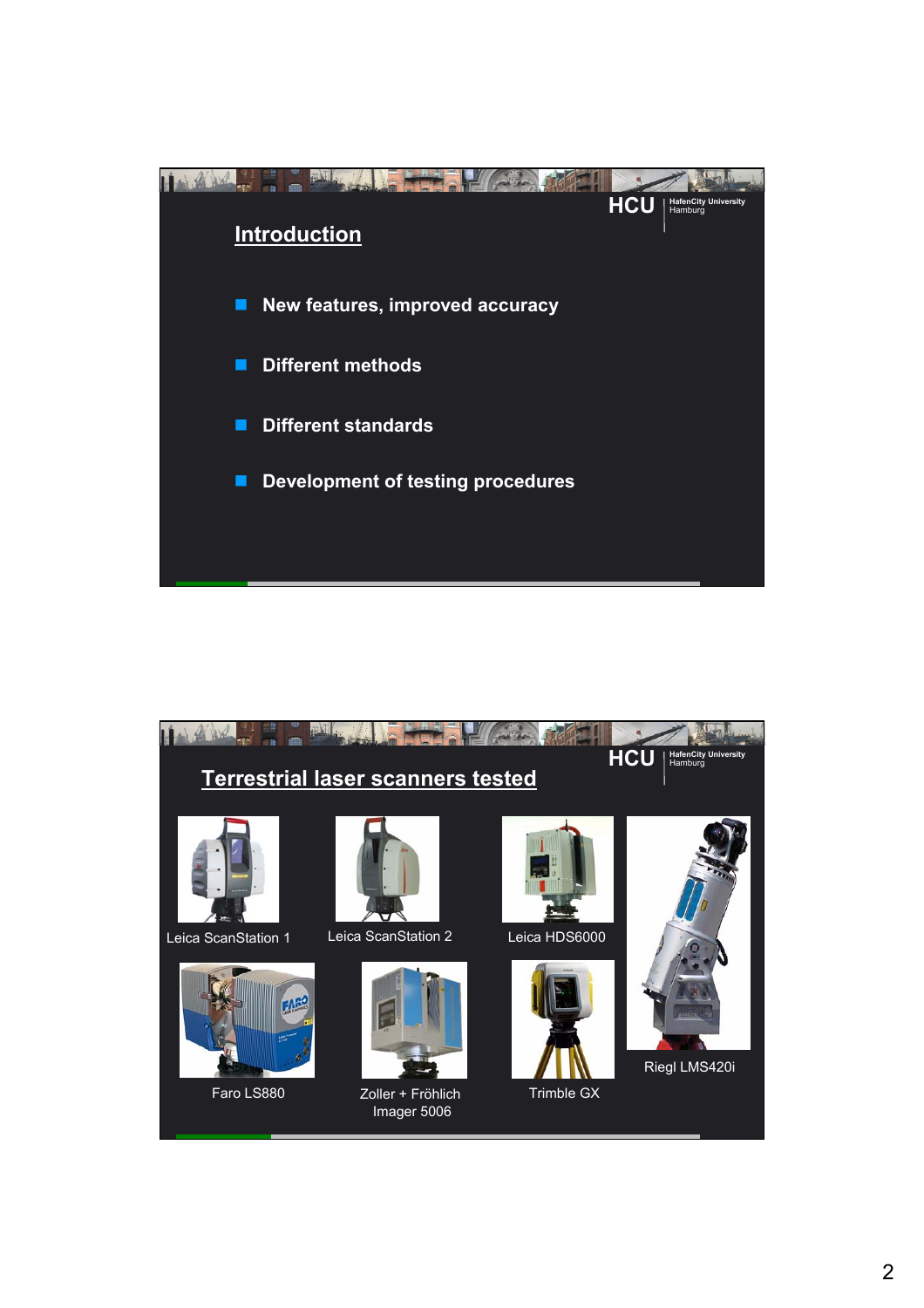| the solar                           |                          | <b>Technical specification</b> |                               |                               | <b>HafenCity University</b><br><b>HCU</b><br>Hamburg |  |  |  |  |
|-------------------------------------|--------------------------|--------------------------------|-------------------------------|-------------------------------|------------------------------------------------------|--|--|--|--|
| Scanner /<br>feature                |                          | <b>Trimble</b><br><b>GX</b>    | Leica<br><b>ScanStation 1</b> | Leica<br><b>ScanStation 2</b> | Riegl<br><b>LMS420i</b>                              |  |  |  |  |
| <b>Distance measurement</b>         |                          |                                | <b>Time-of-flight</b>         |                               |                                                      |  |  |  |  |
|                                     | Field of view [°]        |                                | 360 x 270                     | 360 x 270                     | 360 x 80                                             |  |  |  |  |
|                                     | Range [m]                |                                | 300                           | 300                           | < 1000m                                              |  |  |  |  |
|                                     | Laser class              |                                | 3R                            | 3R                            | 1                                                    |  |  |  |  |
|                                     | Scan speed [pts/s]       |                                | < 4000                        | < 50000                       | < 12000                                              |  |  |  |  |
| Angular                             | vertical                 | 0,0017                         | 0,0017                        | 0,0017                        | 0,002                                                |  |  |  |  |
| resolution<br>$\lceil \cdot \rceil$ | horizontal               | 0,0017                         | 0,0017                        | 0,0017                        | 0,0025                                               |  |  |  |  |
|                                     | 3D single point accuracy |                                | 6mm/50m                       | 6mm/50m                       | 10mm/50m                                             |  |  |  |  |
| Camera                              |                          | integrated                     | integrated                    | integrated                    | extern / option                                      |  |  |  |  |
| <b>Inclination sensor</b>           |                          | Compensator                    | Compensator                   | Compensator                   | optional                                             |  |  |  |  |

|                                                                                                |  |                                        |                          | <b>HafenCity University</b><br><b>HCU</b><br>Hamburg |  |  |  |
|------------------------------------------------------------------------------------------------|--|----------------------------------------|--------------------------|------------------------------------------------------|--|--|--|
|                                                                                                |  | <b>Technical specification (cont.)</b> |                          |                                                      |  |  |  |
| Scanner /<br>feature                                                                           |  | <b>FARO</b><br><b>LS880</b>            | Leica<br><b>HDS 6000</b> | $Z + F$<br><b>IMAGER 5006</b>                        |  |  |  |
| <b>Distance measurement</b>                                                                    |  |                                        | <b>Phase difference</b>  |                                                      |  |  |  |
| Field of view [°]                                                                              |  | 360 x 320                              | 360 x 310                | 360 x 310                                            |  |  |  |
| Range [m]                                                                                      |  | < 76                                   | < 79                     | < 79                                                 |  |  |  |
| Laser class / output [mW]                                                                      |  | 3R / 20                                | 3R / 29                  | 3R / 29                                              |  |  |  |
| Scan speed [pts/s]<br>vertical<br>Angular<br>resolution<br>$\lceil \cdot \rceil$<br>horizontal |  | $\leq$ 120 000                         | $\leq 500000$            | $\leq 500000$                                        |  |  |  |
|                                                                                                |  | 0,009                                  |                          | 0,0018                                               |  |  |  |
|                                                                                                |  | 0,009                                  |                          | 0,0018                                               |  |  |  |
| 3D single point accuracy                                                                       |  |                                        | 6mm/25m                  |                                                      |  |  |  |
| Camera<br><b>Inclination sensor</b>                                                            |  | extern / option                        | extern / option          | extern / option                                      |  |  |  |
|                                                                                                |  | yes                                    | <b>Yes</b>               | yes                                                  |  |  |  |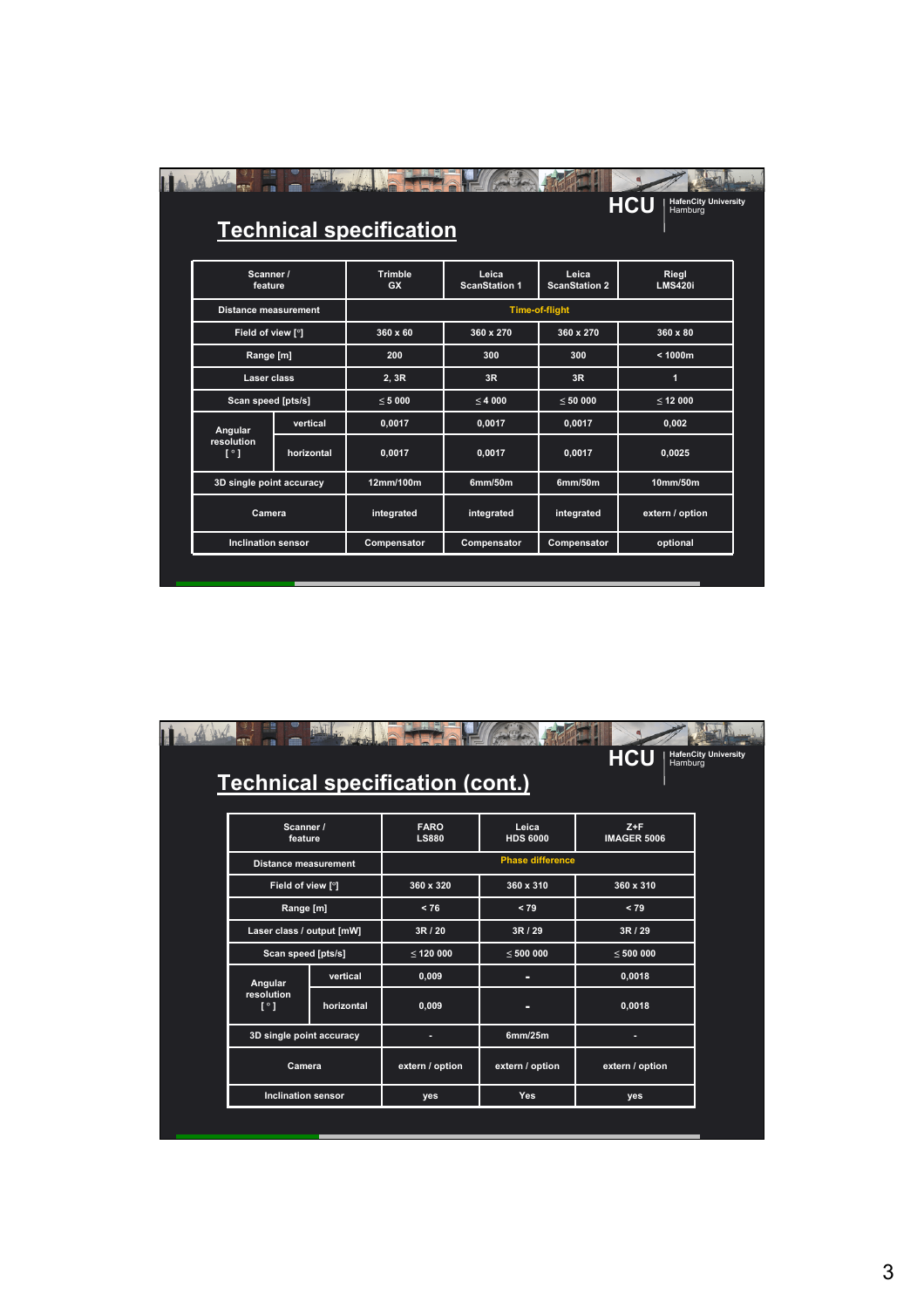

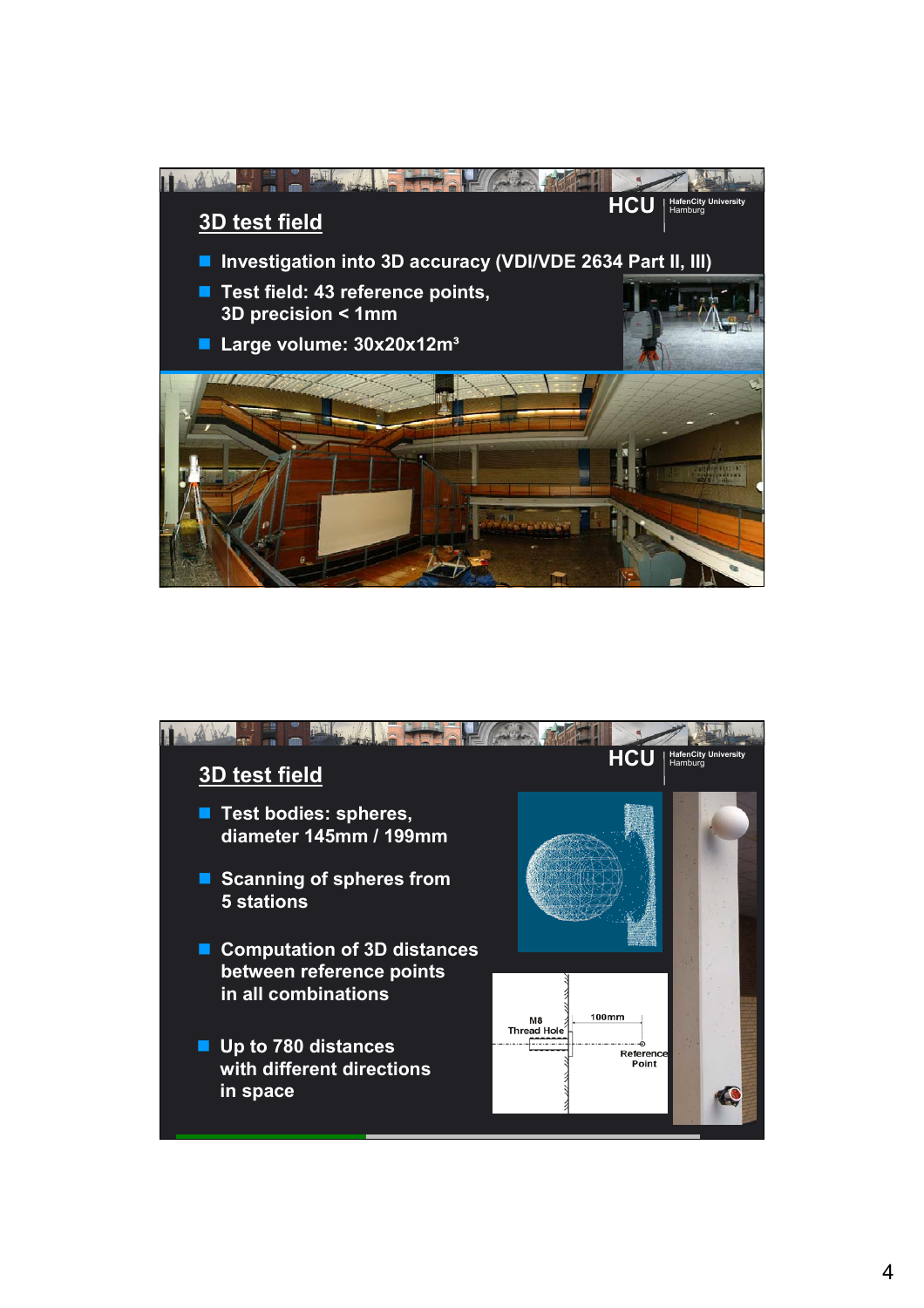|                                                                                                                                                                                                                                                                                                                                                                                                                                                                                                                                                      |                                                                                                                                                                                                                                                                                                                                                                                                                                                        |                                                                                                                                                                                                        |                                                                                                                                                                                                   |                                                                                                                                                                                                                 |            | <b>HafenCity University</b> |
|------------------------------------------------------------------------------------------------------------------------------------------------------------------------------------------------------------------------------------------------------------------------------------------------------------------------------------------------------------------------------------------------------------------------------------------------------------------------------------------------------------------------------------------------------|--------------------------------------------------------------------------------------------------------------------------------------------------------------------------------------------------------------------------------------------------------------------------------------------------------------------------------------------------------------------------------------------------------------------------------------------------------|--------------------------------------------------------------------------------------------------------------------------------------------------------------------------------------------------------|---------------------------------------------------------------------------------------------------------------------------------------------------------------------------------------------------|-----------------------------------------------------------------------------------------------------------------------------------------------------------------------------------------------------------------|------------|-----------------------------|
| <b>3D test field</b>                                                                                                                                                                                                                                                                                                                                                                                                                                                                                                                                 |                                                                                                                                                                                                                                                                                                                                                                                                                                                        |                                                                                                                                                                                                        |                                                                                                                                                                                                   |                                                                                                                                                                                                                 | <b>HCU</b> | Hamburg                     |
| <b>Comparison: Scanner distances vs. reference</b>                                                                                                                                                                                                                                                                                                                                                                                                                                                                                                   |                                                                                                                                                                                                                                                                                                                                                                                                                                                        |                                                                                                                                                                                                        |                                                                                                                                                                                                   |                                                                                                                                                                                                                 |            |                             |
| 7104<br>7102<br>7102<br>2103<br>7103<br>7103<br>7103<br>7103<br>7104<br>7104<br>7104<br>7104<br>7105<br>7105<br>7105<br>7106<br>7106<br>7107<br><b>STATISTIK</b><br>$Streckelfin = 1.5643$ ; StreckeMax = 33.1000<br>$d$ Min = $-0.0160$ ; $d$ Max = 0.0313<br>$d$ Mit = 0,0056; $d$ MitAbs = 0,0070<br>$n$ Neq = 153; $nPos = 627$ ; $nGes = 780$<br><b>LEGENDE</b><br>d<br>dllax<br>dlin<br>dHit<br>dlitabs<br>nGes<br>nNeg<br>nPos<br>StreckeGem = Berechnete Strecke im gemessenen System;<br>StreckeRef = Berechnete Strecke im ReferenzSystem: | 7106<br>7107<br>7108<br>7104<br>7105<br>7106<br>7107<br>7108<br>7105<br>7106<br>7107<br>7108<br>7106<br>7107<br>7108<br>7107<br>7108<br>7108<br>= StreckeRef - StreckeGem:<br>= Maximaler Vert von d:<br>= Minimaler Vert von d:<br>= Summe (d ) / nGes;<br>= Sunne $(   d   )$ / nGes;<br>= Anzahl d gesant;<br>= Anzahl d negativ;<br>= Anzahl d positiven incl. 0;<br>JGeoPro, Version: 7.3.25x, HafenCity Universität Hamburg, Department Geomatik | <b>25.000 EXT</b><br>16,6363<br>8.9669<br>21,8998<br>23.5719<br>27.1186<br>20,1078<br>14,3976<br>8,3929<br>15,6567<br>14,1055<br>19,8454<br>7,2638<br>8,9014<br>16,5722<br>9,4487<br>16,8890<br>8,9483 | 2000 US\$ 20<br>16,6304<br>8,9530<br>21,9087<br>23.5863<br>27.1352<br>20,1055<br>14,3934<br>8,3943<br>15,6592<br>14,0903<br>19,8407<br>7,2648<br>8,8870<br>16,5707<br>9,4432<br>16,8903<br>8,9511 | U. U. I. 3<br>$-0,0059$<br>$-0.0139$<br>0,0089<br>0.0144<br>0.0167<br>$-0.0023$<br>$-0.0042$<br>0,0015<br>0,0025<br>$-0.0152$<br>$-0.0046$<br>0,0010<br>$-0.0143$<br>$-0.0015$<br>$-0.0055$<br>0.0013<br>0.0028 |            |                             |
|                                                                                                                                                                                                                                                                                                                                                                                                                                                                                                                                                      |                                                                                                                                                                                                                                                                                                                                                                                                                                                        |                                                                                                                                                                                                        |                                                                                                                                                                                                   |                                                                                                                                                                                                                 |            |                             |

| <b>HafenCity University</b><br><b>HCU</b><br>Hamburg<br><b>3D</b> test field<br><b>Results from test campaign March 2007</b>                                       |               |                |                        |                     |                      |                  |  |  |
|--------------------------------------------------------------------------------------------------------------------------------------------------------------------|---------------|----------------|------------------------|---------------------|----------------------|------------------|--|--|
| <b>Scanner</b>                                                                                                                                                     | #3D<br>points | #<br>distances | $\Delta I$ min<br>[mm] | $\Delta I$ max [mm] | span min/max<br>[mm] | syst. shift [mm] |  |  |
| <b>Leica ScanStation 1</b>                                                                                                                                         | 38            | 703            | $-2,3$                 | 9,2                 | 11,5                 | 3,6              |  |  |
| Z+F IMAGER 5006                                                                                                                                                    | 38            | 703            | $-7,4$                 | 6,6                 | 14,0                 | $-0,3$           |  |  |
| <b>Trimble GX</b>                                                                                                                                                  | 38            | 703            | $-16,0$                | 27,6                | 43,6                 | 6,0              |  |  |
| Faro LS 880 HE                                                                                                                                                     | 38            | 703            | $-41,1$                | 30,7                | 71,8                 | 0.1              |  |  |
| 250<br>$\rightarrow$ Faro LS880<br><del>I</del> Leica Scanstation 1<br>200<br><del>–● T</del> rimble GX<br>150<br><b>Z+F IMAGER 5006</b><br>Frequency<br>100<br>50 |               |                |                        |                     |                      |                  |  |  |
| $-30$<br>$-40$                                                                                                                                                     | $-20$         |                | $-10$                  | $\mathbf{o}$        | 10<br>20             | 30               |  |  |
| Difference [mm]                                                                                                                                                    |               |                |                        |                     |                      |                  |  |  |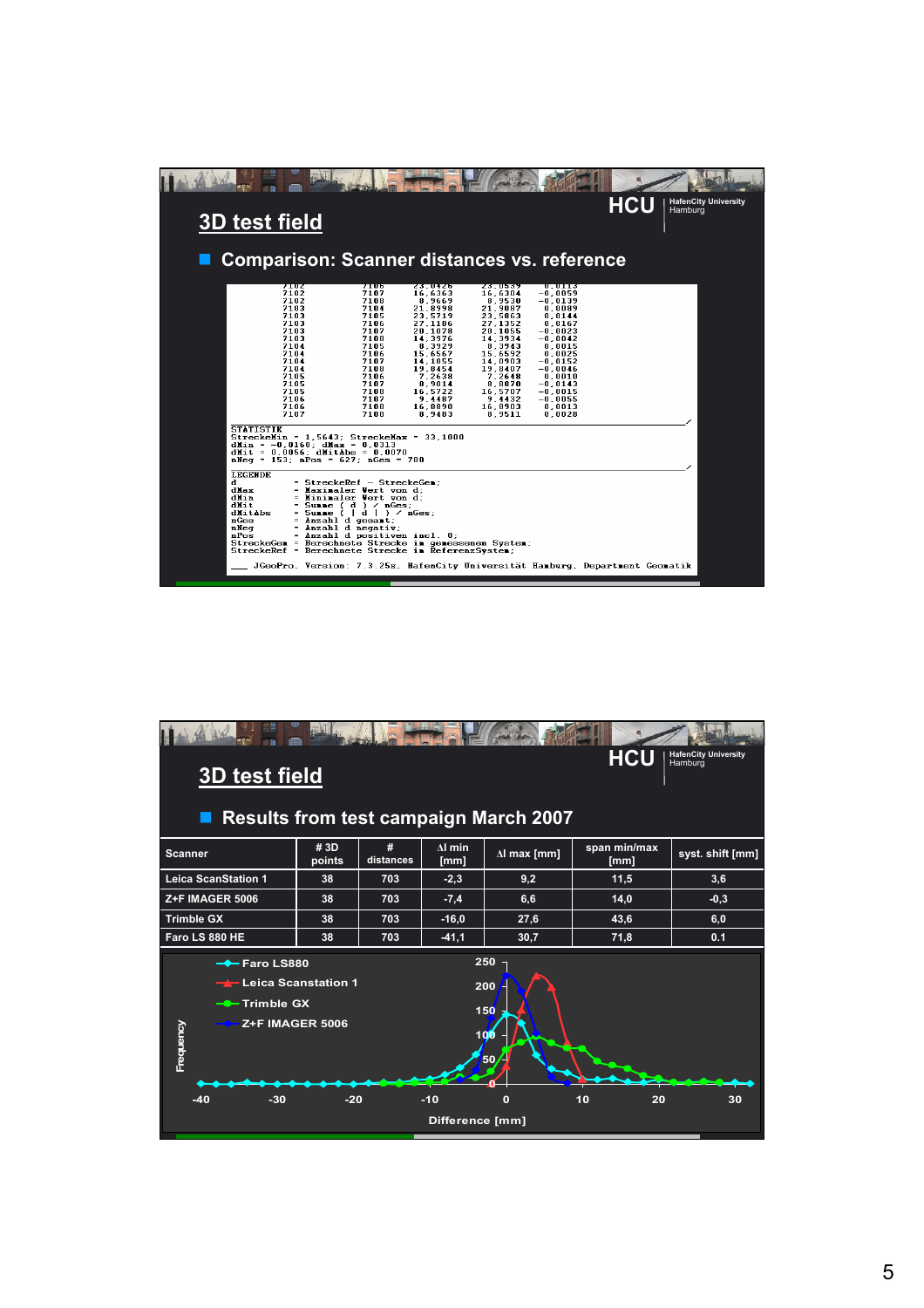| 1111<br><b>HafenCity University</b><br><b>HCU</b><br>Hamburg<br><b>3D test field</b><br><b>Results from test campaign October &amp; December 2007</b><br>■ |                  |               |                |                        |                       |                      |                     |  |  |
|------------------------------------------------------------------------------------------------------------------------------------------------------------|------------------|---------------|----------------|------------------------|-----------------------|----------------------|---------------------|--|--|
| <b>Scanner</b>                                                                                                                                             | test<br>campaign | #3D<br>points | #<br>distances | $\Delta I$ min<br>[mm] | $\Lambda$ max<br>[mm] | span min/max<br>[mm] | syst. shift<br>[mm] |  |  |
| <b>Leica ScanStation 1</b>                                                                                                                                 | Oct. 2007        | 29            | 351            | $-5,4$                 | 6,5                   | 11,9                 | 0,7                 |  |  |
| <b>Leica ScanStation 2</b>                                                                                                                                 | Oct. 2007        | 29            | 351            | $-5,4$                 | 6, 5                  | 11,9                 | 2,2                 |  |  |
| Leica HDS6000                                                                                                                                              | Oct. 2007        | 30            | 406            | $-6,7$                 | 6,3                   | 13,0                 | $-0,2$              |  |  |
| Z+F IMAGER 5006                                                                                                                                            | Oct. 2007        | 30            | 406            | $-5,7$                 | 7,7                   | 13,4                 | 0,4                 |  |  |
| Riegl LMS420i                                                                                                                                              | Dec. 2007        | 29            | 351            | $-19,8$                | 6, 5                  | 26,3                 | $-6,3$              |  |  |
|                                                                                                                                                            |                  |               |                |                        |                       |                      |                     |  |  |

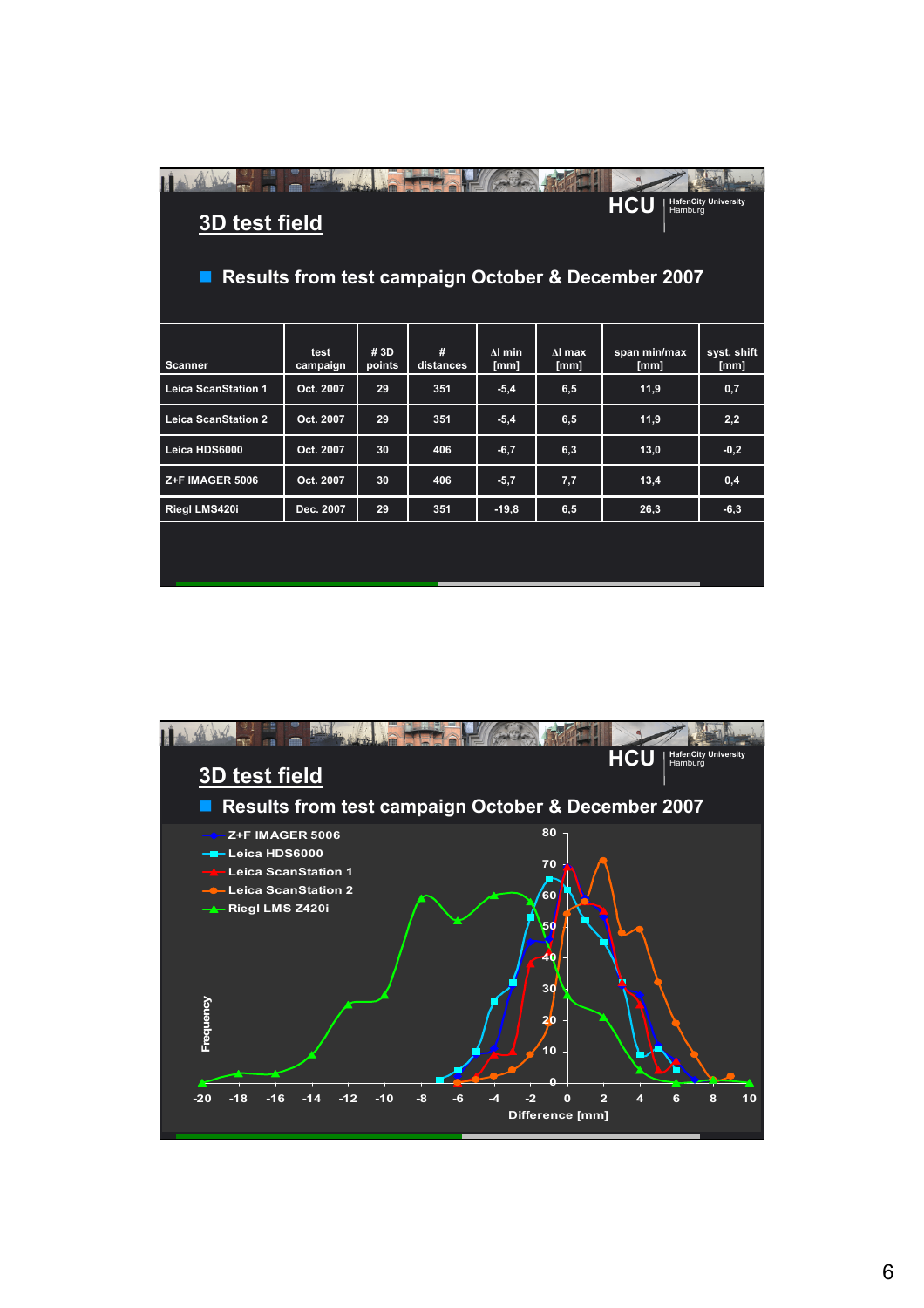

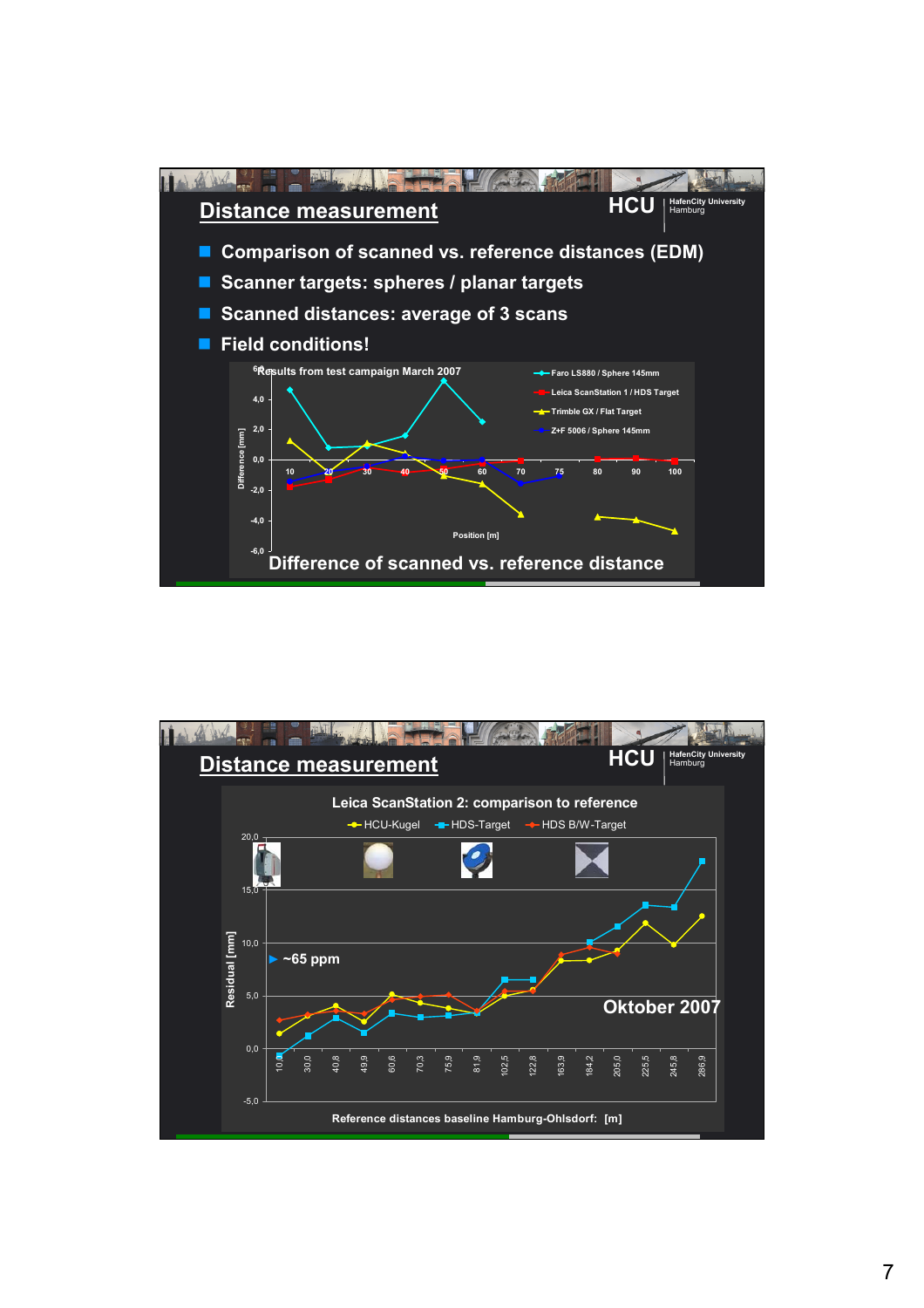

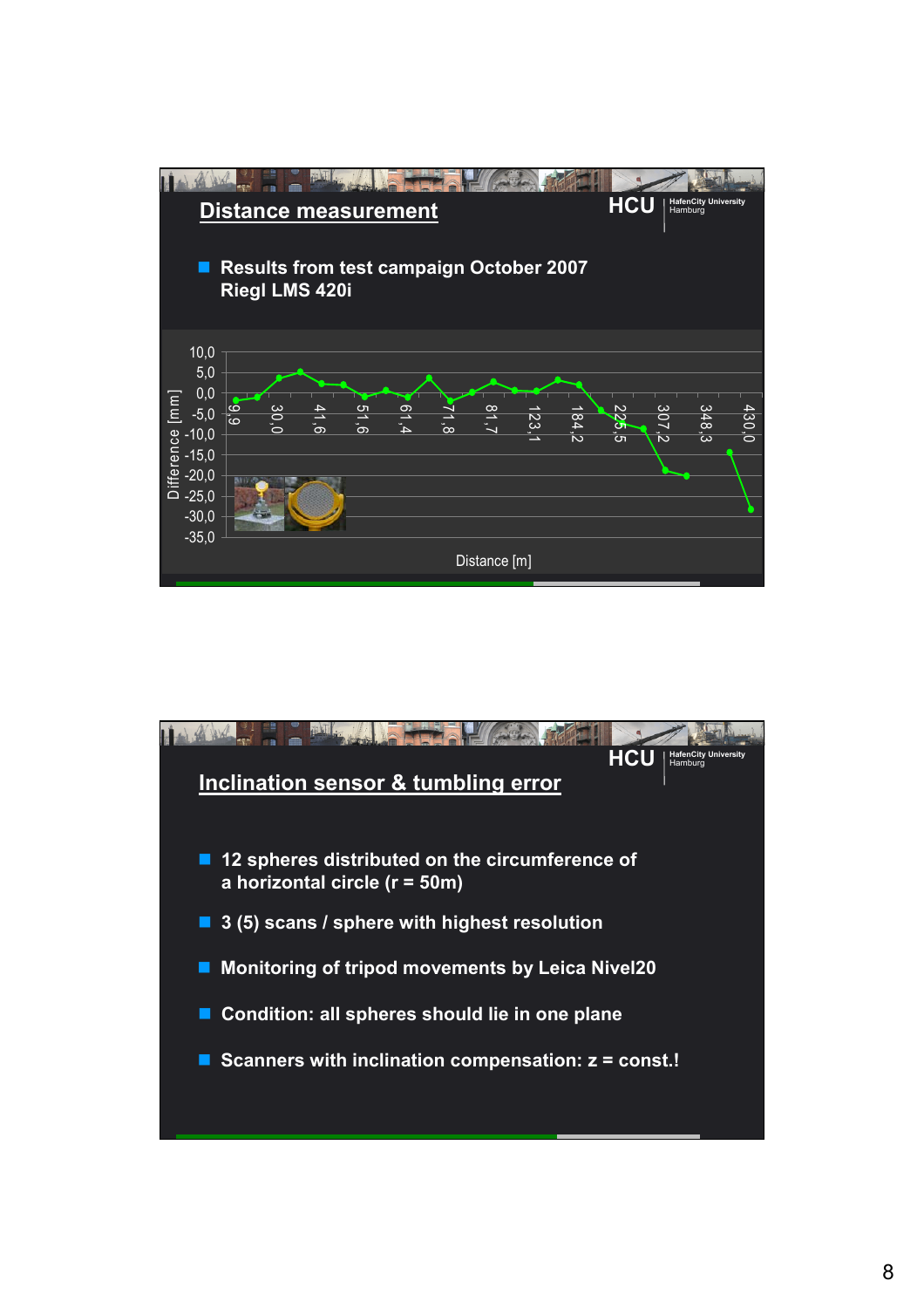

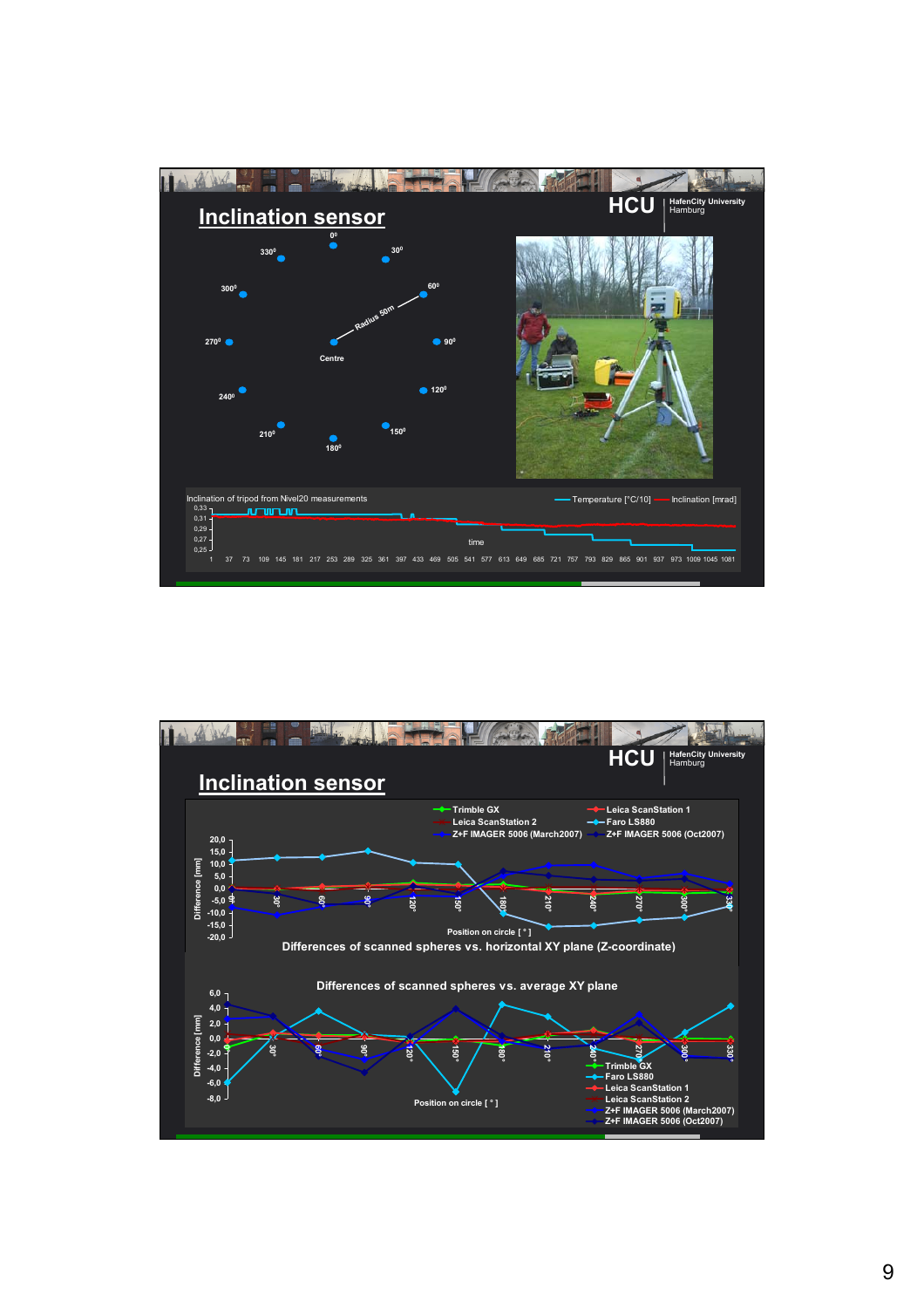